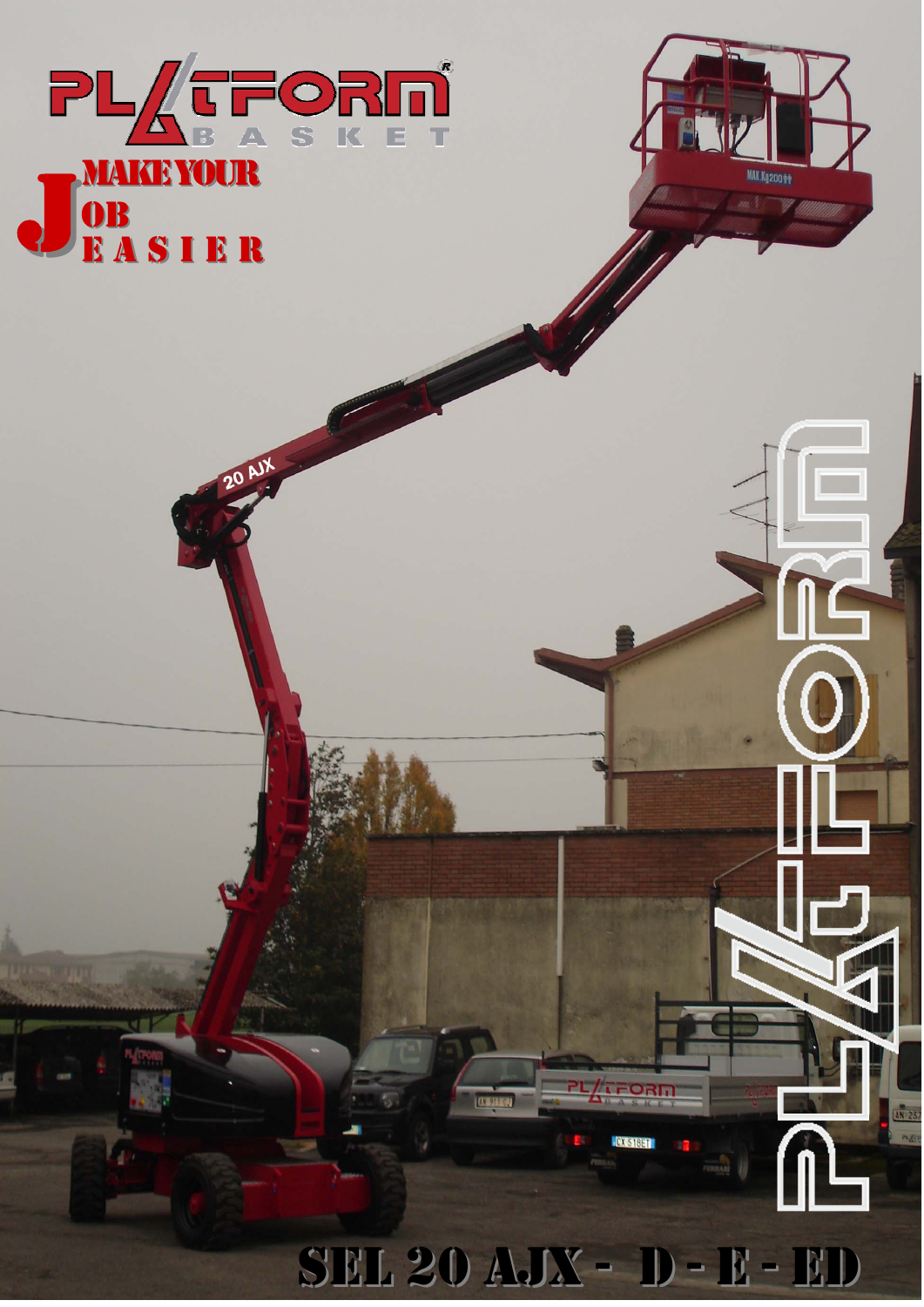



## SEL 20 AJX-D

*Struttura superba che permette uno sbraccio notevole ed un'altezza di scavalcamento che pone questa piattaforma in una catego-ria unica. Esistono tre versioni con motorizzazione diverse: Diesel, Elettrica oppure Elettro-Diesel.* 

# SEL 20 AJX-D

 *Splendid structure that allows a considerable outreach and a up and over height which put this platform in a range without equal. There are three different powered versions: Diesel, electrical or bienergy.* 

# SEL 20 AJX-D

Superbe structure qui permet un deport considérable et une<br>hauteur de dépassement qui vont metre cet elevateur dans une<br>categorie unique. Il y a trois différents versions avec alimentation<br>differentes: diesel, électrique o



# ASSALE OSCILLANTE DI SERIE

*Ideale per l'uso della piattaforma in condizioni sfavorevoli del suolo, con migliori prestazioni in termini di aderenza e trazione durante la guida.* 

# STANDARD OSCILLATING AXLE

*Perfect for using the platform on rough terrains, with better per-formances for contact and traction during the driving.* 

# ESSIEU OSCILLANT STANDARD

*Parfait pour l'emploi de l'elevateur en trés mauvaises conditions du terrain avec performances meilleures pour ce qui concerne l'adher-ence des pneus et la traction pendant la conduite.*



### CONSOLLE COMANDI AEREI

*Progettata per un uso semplice ed intuitivo permette a mezzo joistick movimenti proporzionali ed in simultanea con copri-comandi a protezione da agenti atmosferici.* 

# AERIAL CONTROLS PANEL

 *Designed for a simple and intuitive use, it allows proportional and simultaneous controls, through a joystick, and there is a controls weather-proof protection.* 

#### TABLEAU COMMANDES AERIENNES

Projeté pour un emploi simple et intuitif, il permet mouvements<br>proportionnels et en contemporaine, merci a un manipulateur, et il a<br>un couvercle. Commandes pour protection contre les agents at-<br>mosheriques.



# CONSOLLE COMANDI TERRA

.<br>Posizionata ad altezza d'uomo presenta una serigrafia tridimensionale<br>con relativi comandi in relazioni al tipo di movimento. Un set di spie<br>luminose che forniscono le condizioni specifiche della macchina, *contaore di servizio.* 

# GROUND CONTROLS PANEL

*Man-high placed it has a tridimensional label with relevant control for different movements. A set of lighting lamps gives the specific condi-tions of the machine, service how-meter.* 

# TABLEAU COMMANDES A TERRE

Placé a hauteur homme, il y a une serigraphie tridimensionelle avec<br>relatifs commandes en relation au type du movement. Un set de lampes<br>lumineuses donnent les conditions particulieres de la machine, comp-<br>teur horaire de

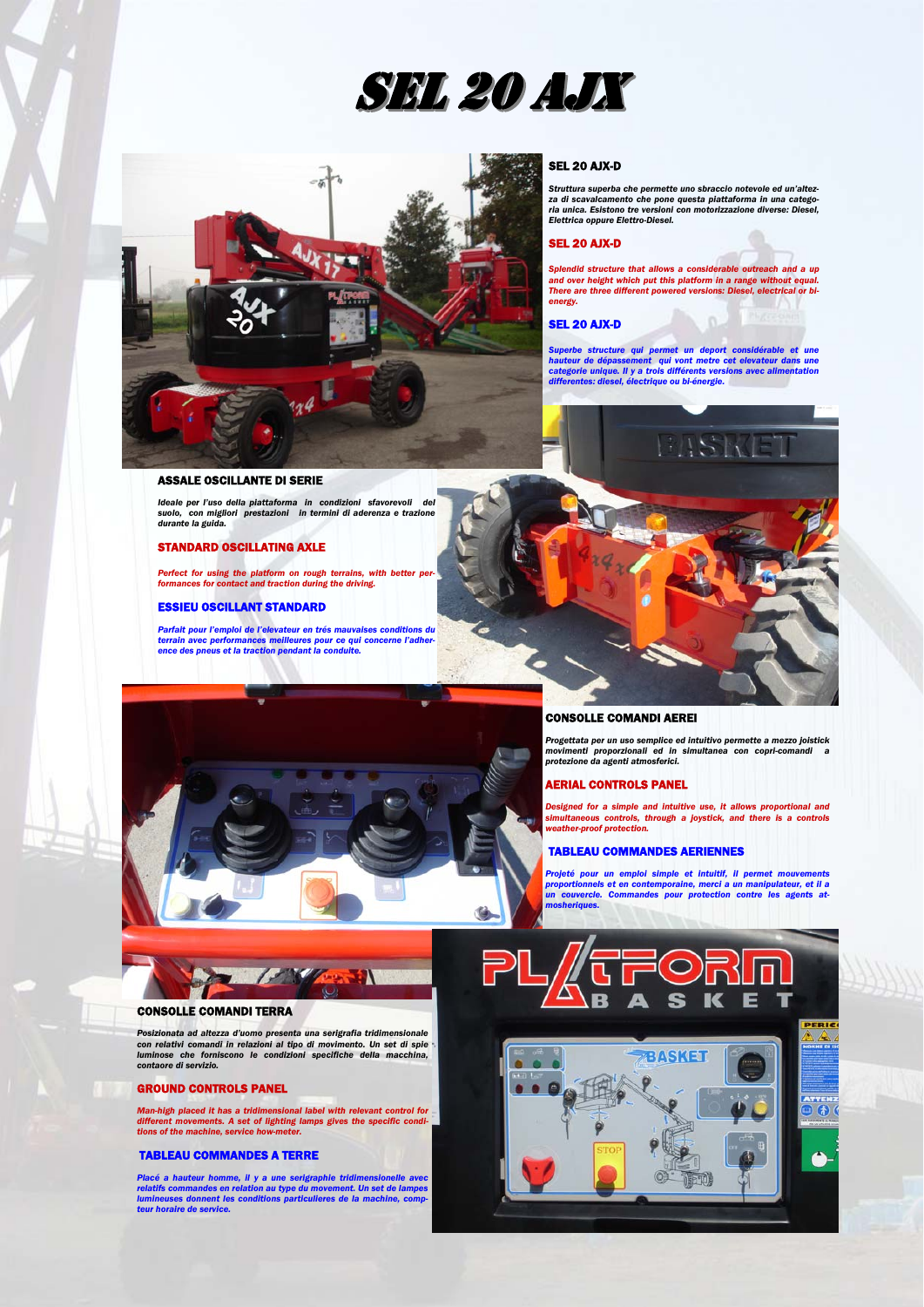